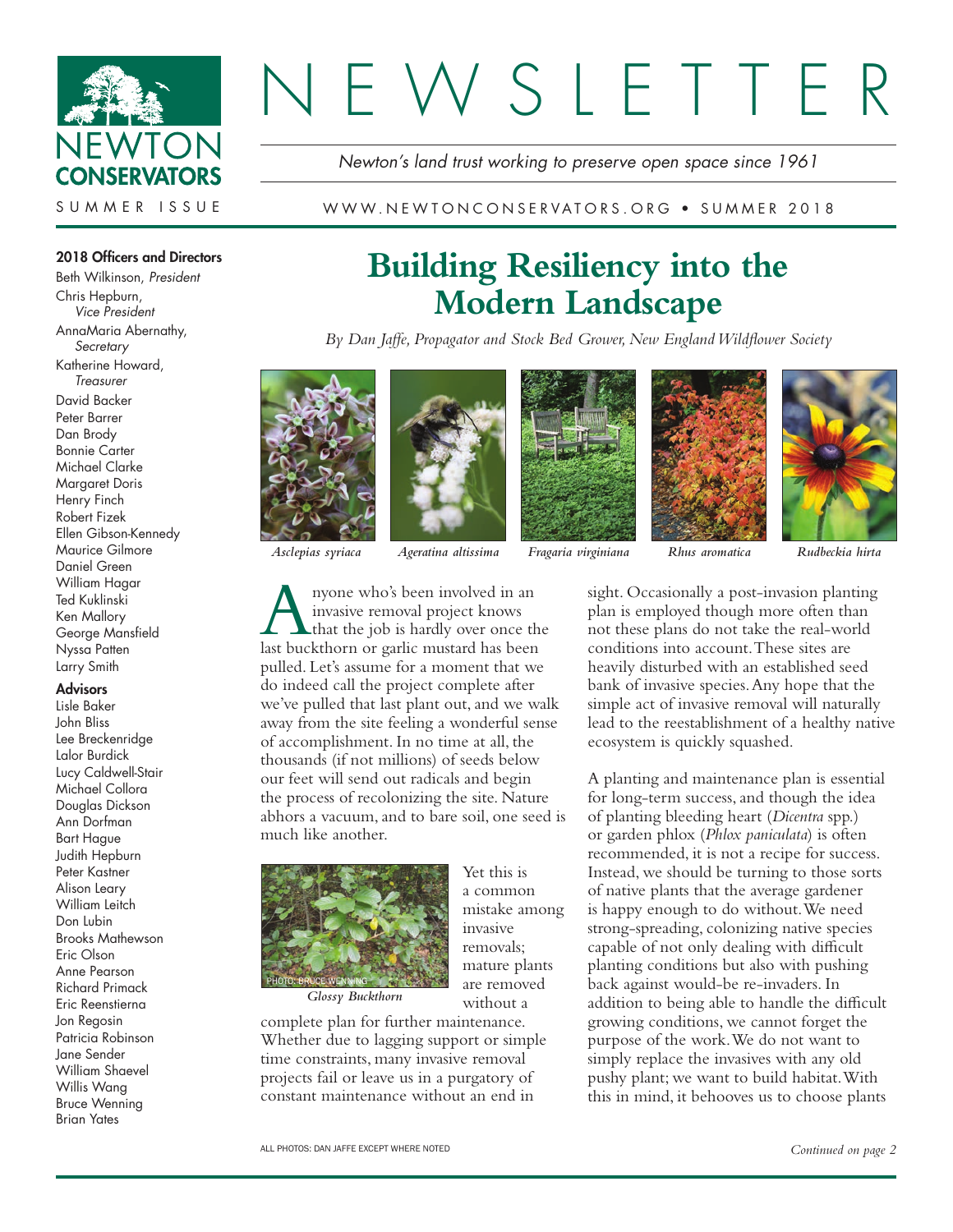## *...Building Resiliency into the Modern Landscape continued from page 1*

that support as much biodiversity as possible.



*Black Swallow-wort*

Ironically some of New England's most ecologically viable species also happen to thrive in some of the most commonly invaded sites. Think of your typical roadside invasion or abandoned lot. Similar conditions are often present in dry New England

meadows. These sites are often sunny, well drained, and highly disturbed. Common invaders include black swallowwort (*Cynanchum louiseae*), common buckthorn (*Rhamnus cathartica*), Japanese barberry (*Berberis thunbergii*), oriental bittersweet (*Celastrus orbiculatus*), tree of heaven (*Ailanthus altissima*), and Bradford pear (*Pyrus calleryana*).

Re-invasion is often accomplished by high seedling recruitment, and thus our strategy should not only be to replace the invasive shrubs with native shrubs but also to ensure high competition at the ground level. Walk around a number of meadows in New England looking closely at the ground level, and you will notice a rich array of very low-growing species that we don't normally think about being present in meadow conditions. In wild places where meadows are never cut down, this ground layer is not as



necessary, but in the modern landscape where roadsides and fields are often mowed annually, this ground layer is absolutely essential.

Two native species that play this role exceptionally well are wild strawberry (*Fragaria virginiana*) and creeping dewberry (*Rubus hispidus*). These species are fast-moving, low-

growing species capable of spreading around larger clumping

plants and effectively competing with any new seedlings that may try to pop up after the initial removal stages. These plants also provide an excellent example of what is truly important in terms of building healthy habitat. When one thinks of valuable pollinator plants, species such as bee balm (*Monarda didyma*) or purple coneflower (*Echinacea purpurea*) come to mind. Though both of these plants do indeed support some very important pollinators, they don't have anything on the power of strawberries and dewberries.



*Monarda didyma*



We have a tendency to think only about the adult stage of pollinators, focusing on the butterflies to the exclusion of the caterpillars that matured into those very same butterflies. The adult stage monarch is happy feeding on a variety of flowers while the caterpillar is the one that truly needs milkweed. Though bee balm is a great nectar source, its value as a host plant is limited to approximately

*Asclepias syriaca*

ten species of native caterpillars. Compare that to the nearly 80 species that host on wild strawberry and the nearly 100 that host on creeping dewberry, and our idea of what makes a plant a good pollinator species begins to mature. As a bonus that very same strawberry (*Fragaria virginiana*) makes a wonderful replacement for the typical American lawn.

Above the ground layer a mixed planting of Canada goldenrod (*Solidago canadensis*) and common milkweed (*Asclepias syriaca*) can fill the next niche in our meadow/roadside/abandoned lot. Canada goldenrod is the goldenrod that gives the entire genus a bad rap for being too weedy for garden settings (and goldenrods have nothing to do with hay fever other than blooming at the same time of year as ragweed (*Ambrosia artemisiifolia*), the real culprit behind hay fever. Though there are some



*Solidago canadensis and Eutrochium maculatum*

wonderful goldenrod species for garden settings, it's the vigor of Canada goldenrod that makes it the best choice for invaded sites.

Supporting about 125 different native lepidopteran species in New England, there is not a single herbaceous species that provides more ecological value than goldenrod on our landscape (though the asters come close). Common milkweed doesn't support nearly the same level of diversity, but instead it supports a number of specialist's species including the monarch butterfly, milkweed tussock moths, milkweed beetles, and a slew of different native bees. For many sites this can be the end of further plantings. A regular check of the area can go a long way in allowing the natives to fully colonize the site and keep the invasives at bay. A regular mowing in early spring can cut back the woody species while leaving the herbaceous ones untouched, making dealing with woody seedlings a lot easier.